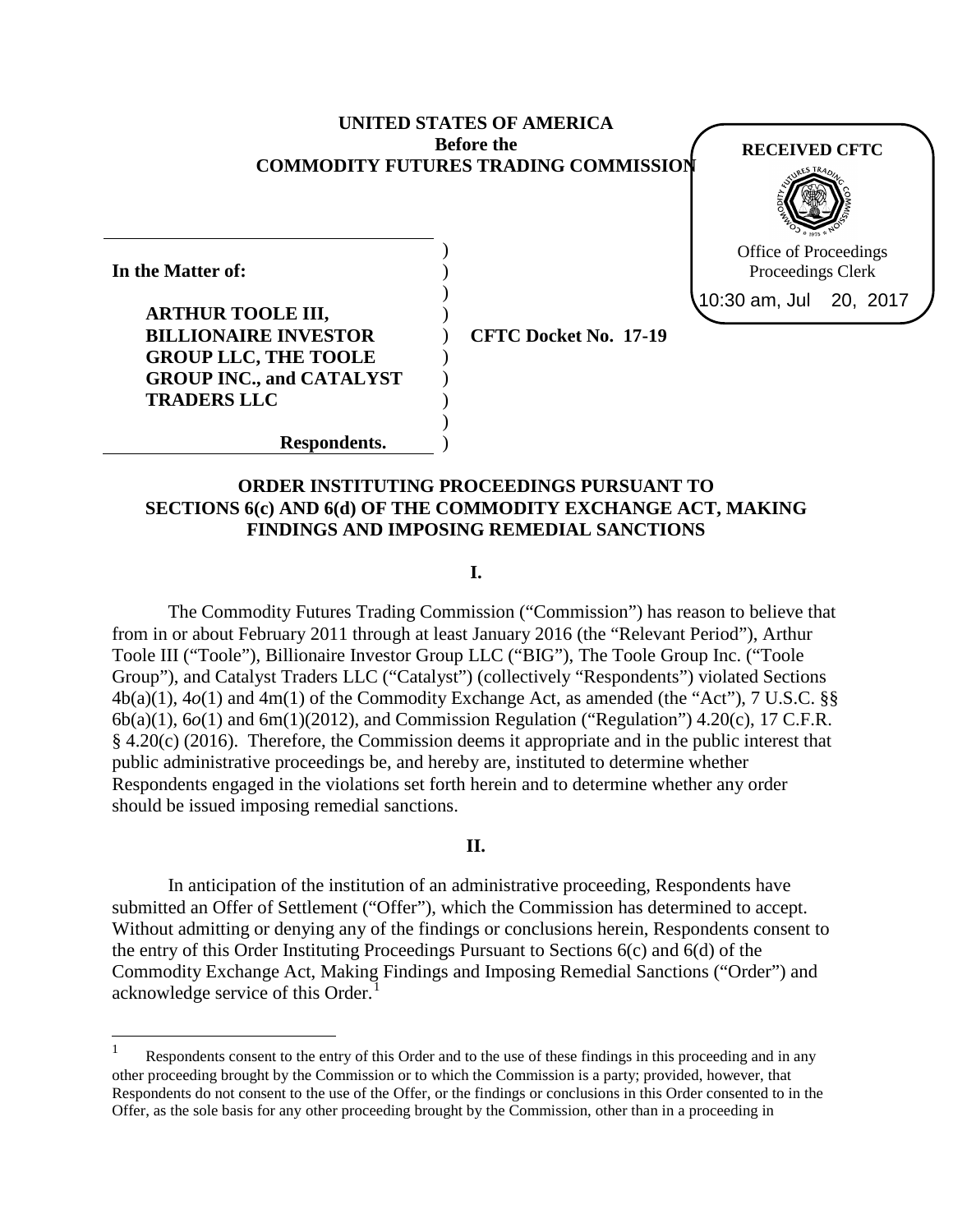The Commission finds the following:

#### A. SUMMARY

During the Relevant Period, Toole operated three separate, commodity pools and solicited or accepted approximately \$375,144.90 from pool participants for the purpose of trading on-exchange commodity futures. Toole defrauded these pool participants by misappropriating over \$244,000 in customer funds and mispresenting the pools' trading results to some of the pool participants. In addition, Toole acted as an unregistered Commodity Pool Operator ("CPO") and engaged in prohibited commingling of pool funds that he managed with his personal funds and other non-pool funds. Respondents BIG, Toole Group, and Catalyst are companies that Toole formed and in whose names Toole solicited pool participants. Because Toole was an officer and agent of these three entities and his violative acts were within the sco pe of his employment or office, these three companies are liable as Toole's principal for the violations Toole committed as their agent.

#### B. RESPONDENTS

Arthur Toole III is an Atlanta, Georgia resident and during the Relevant Period also resided in San Antonio, Texas. Toole has never been registered with the Commission in any capacity.

Billionaire Investor Group LLC was incorporated in February 2011 as a Texas limited liability company and its last known business address was in San Antonio, Texas. Toole is the Manager and sole owner of BIG. BIG has never been registered with the Commission in any capacity.

The Toole Group Inc. was incorporated in December 2011 in Texas and its last known business address was in San Antonio, Texas. Toole is the Director and Chief Executive Officer and sole owner of The Toole Group. Toole Group has never been registered with the Commission in any capacity.

Catalyst Traders LLC was incorporated in January 2014 as a Georgia limited liability company and its last known business address was in Lilburn, Georgia. Toole is the Managing Member and sole owner of Catalyst. Catalyst has never been registered with the Commission in any capacity.

### C. FACTS

During the Relevant Period, Toole operated three commodity pools each of which had between 4-14 participants. During the Relevant Period, Toole primarily traded Chicago Mercantile Exchange ("CME") Euro FX futures and E-Mini Dow futures ("Dow futures") contracts on behalf of these three pools. Toole's trading was net unprofitable nearly every month he traded during the Relevant Period.

bankruptcy or to enforce the terms of this Order. Nor do Respondents consent to the use of the Offer or this Order, or the findings or conclusions in this Order consented to in the Offer, by any other party in any other proceeding.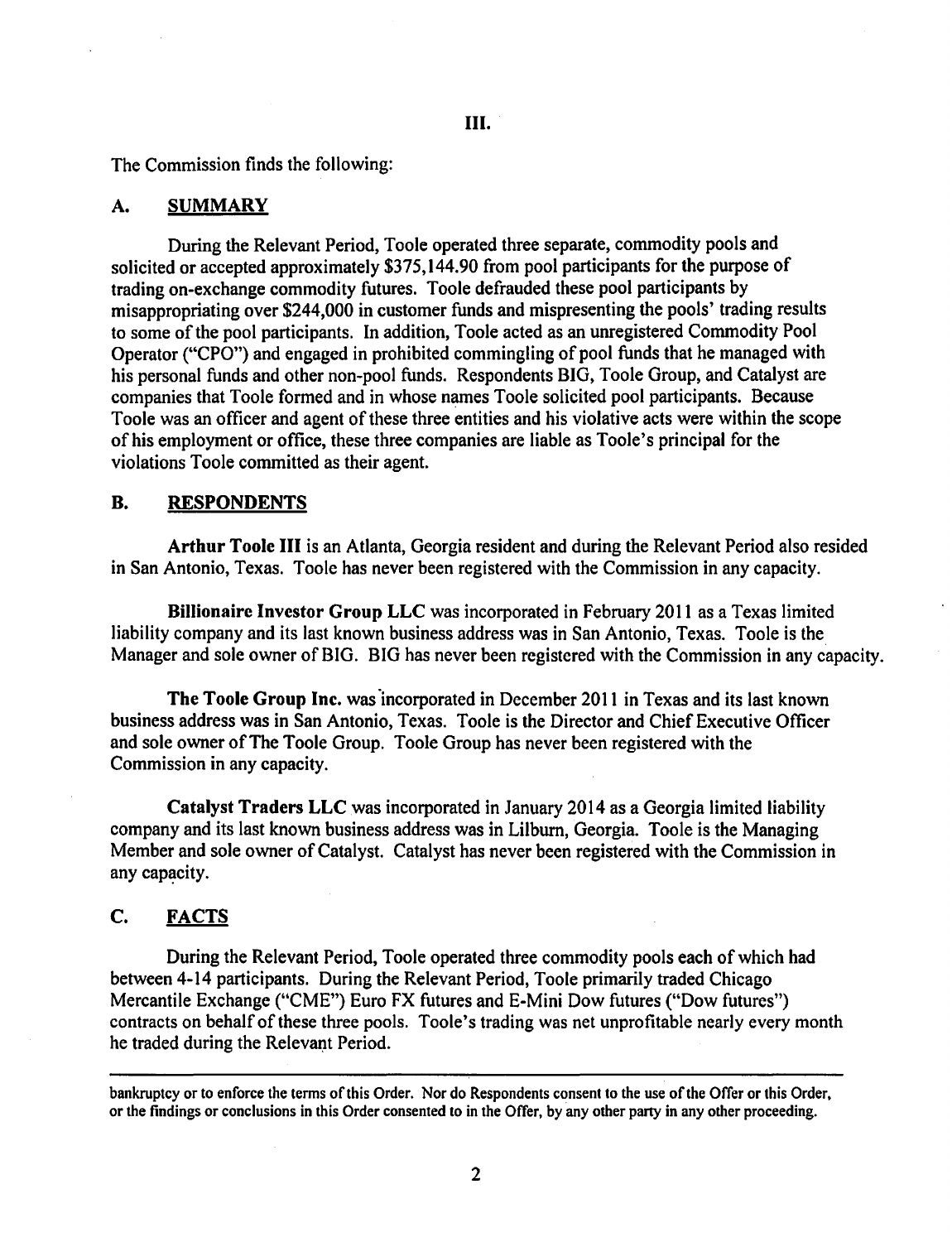In or around February 2011, Toole fonned BIG in San Antonio, Texas, and solicited or accepted approximately \$157,900 from 14 pool participants for the purpose of trading in Euro FX and Dow futures. Between January and August 2012, Toole used approximately \$55,712.76 of BIG pool funds to trade Euro FX and Dow futures but his trading was overall unprofitable nearly every month. Toole misappropriated approximately \$102, 188 of BIG pool funds for personal and non-trading expenses. Toole also sent some of the BIG pool participants false account statements which failed to reflect the misappropriations and the pool's trading losses. Toole only returned approximately \$61, 128.12 to the BIG pool participants.

In or around December 2012, Toole fonned Toole Group in San Antonio, Texas, and eventually solicited or accepted approximately \$159 ,000 from 6 pool participants for the purpose of trading in Euro FX and Dow futures. Between January 2013 and March 2014, Toole used approximately \$55,400 of pool funds to trade Euro FX and Dow futures. Toole's trading was again net unprofitable nearly every month. Toole misappropriated approximately \$103,600 from this pool for personal and non-trading expenses, which included payments to BIG pool participants in the manner of a Ponzi scheme. Toole also sent some of Toole Group pool participants false account statements that failed to reflect his misappropriations and the pool's trading losses. Toole only returned approximately \$14,000 to the Toole Group pool participants.

In or around January 2014, Toole fonned Catalyst in Lilburn, Georgia, and solicited or accepted approximately \$58,244.90 from four pool participants for the purpose of trading in Euro FX and Dow futures. Between March 2014 and January 2016, Toole used approximately \$20,000 to trade Euro FX and Dow futures contracts on behalf of this pool and his trading was again net unprofitable nearly every month. Toole misappropriated approximately \$38,244.90 from the Catalyst pool participants for personal and non-trading expenses. Toole also sent some of the Catalyst pool participants false account statements which showed profits instead of the actual losses for the pool and failed to disclose the misappropriated amounts. In January 2016, Toole emailed the Catalyst pool participants about large trading losses that wiped out the trading account but inflated the assets and losses of Catalyst in order to gamer sympathy and deflect customer redemption requests. Toole never disclosed to the Catalyst pool participants that he had misappropriated more than half of the pool's assets. Toole only returned approximately \$6,875 to the pool participants.

In aggregate, during the Relevant Period Toole solicited or accepted approximately \$375,144.90 for all three pools and misappropriated approximately \$244,032.90 of pool funds. Pool participants' total net losses, the difference between the amount participants invested and the amount returned to them by Respondents, is approximately \$293,141.78.

In addition, during the Relevant Period, Toole commingled the assets of all three pools with non-pool property, such as his own funds, funds from personal loans, and income from other businesses.

Toole was the sole principal and officer of BIG, Toole Group, and Catalyst and his actions described herein were within the scope of his employment or office.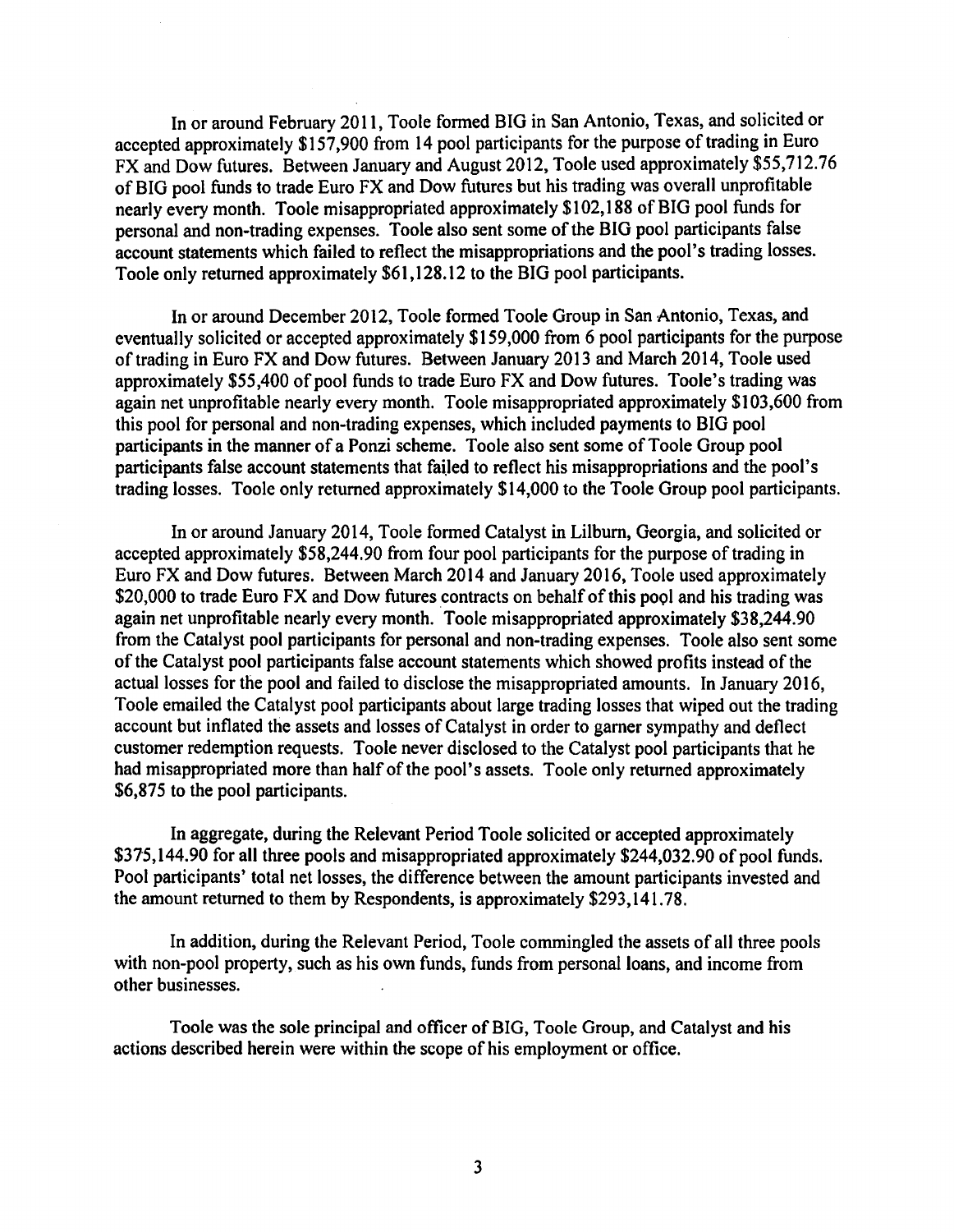#### LEGAL DISCUSSION

# A. Respondent Toole Defrauded Others in Connection with Commodity Futures **Transactions**

During the Relevant Period, in connection with commodity futures transactions made or to be made or subject to the rules of a designated contract market, for or on behalf of others who provided funds to the Respondents for the purpose of trading commodity futures, Toole cheated, defrauded, or attempted to cheat or defraud such persons in regard to orders or contracts or the disposition or execution of orders or contracts, or in regards to any act of agency performed by Toole with respect to such orders or contracts, with such pool participants, in violation of Sections  $4b(a)(1)(A)-(C)$  of the Act, 7 U.S.C. §§  $6b(a)(1)(A)-(C)$  (2012). To establish liability for fraud, the Commission must prove: "(I) the making of a misrepresentation, misleading statement, or a deceptive omission; (2) scienter; and (3) materiality." *CFTC v. R.J. Fitzgerald & Co.,* 310 F.3d 1321, 1328 (I Ith Cir.2002). Scienter is met when respondent's conduct involves "highly unreasonable omissions or misrepresentations ... that present a danger of misleading [customers] which is either known to the [respondent] or so obvious that [respondent] must have been aware of it." *Id.* "A representation or omission is 'material' if a reasonable investor would consider it important in deciding whether to make an investment." *Id.* at 1328-29. Misappropriation of customers' monies also violates Section 4b of the Act. *See In re Slusser,* [ 1998-1999 Transfer Binder] Comm. Fut. L. Rep. (CCH) ¶ 27,701, (CFTC July 19, 1999) (respondents violated Section 4b of the Act by surreptitiously retaining money in their own bank accounts that should have been traded on behalf of the investors), *ajf'd in relevant part sub nom. Slusser v. CFTC,* 210 F.3d 783 (7th Cir. 2000); *CFTC v. Morse,* 762 F.2d 60, 62 (8th Cir. 1985) (recognizing that defendant's use of customer funds for personal use violated Section 4b of the Act).

During the Relevant Period, Respondent Toole violated Section 4b(a)(l) of the Act, 7 U.S.C. § 6b(a)(l), by misappropriating funds from others for personal and non-trading related expenses. For example, Respondent Toole used pool funds to pay for personal meals, entertainment, consumer goods and Ponzi payments to earlier pool participants. During the Relevant Period, Toole misappropriated over 50% of the total funds that were raised for the three commodity pools. Moreover, Toole knowingly or recklessly made material misrepresentations by emailing certain investors fraudulent statements that misrepresented trading results and pool assets and failed to disclose his misappropriations.

## B. Respondent Toole Acted as a CPO and Defrauded Pool Participants

During the Relevant Period, Toole acted as a CPO by soliciting, accepting, or receiving funds from participants in a pooled investment trust, syndicate or similar form of enterprise and for the purpose of trading in commodity interests, including Euro FX and Dow futures. 17 C.F.R. § la(11). Sections  $4o(1)(A)-(B)$  of the Act, 7 U.S.C. §§  $6o(1)(A)-(B)$  (2012), makes it unlawful for a CPO, by use of the mails or instrumentality of interstate commerce, directly or indirectly, to employ any device, scheme, or artifice to defraud any pool participant or prospective pool participant, or to engage in any transaction, practice, or course of business which operates as a fraud or deceit upon any pool participant or prospective pool participant. The same conduct that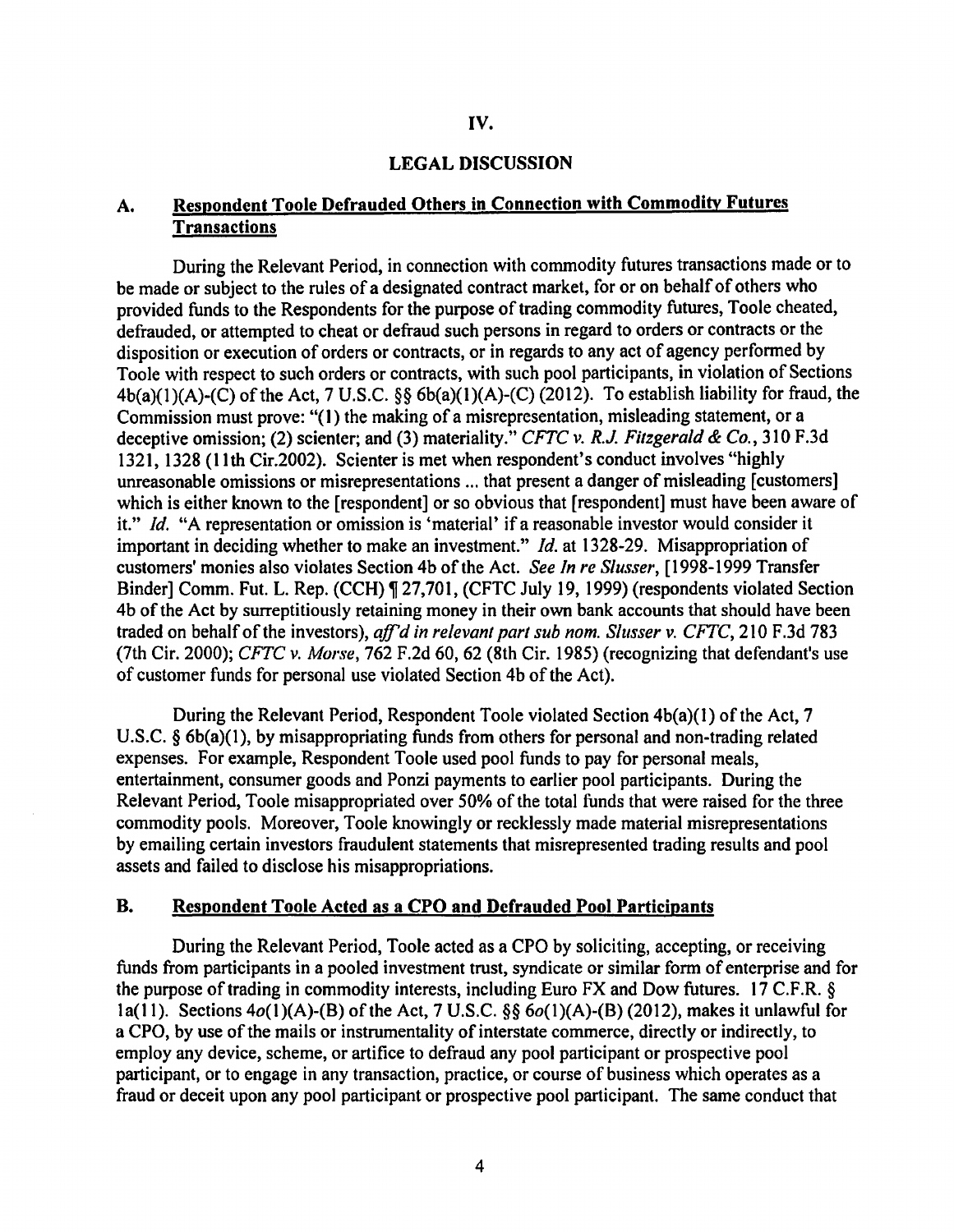constitute violations of Section 4b(a)(l) of the Act, as described above, also constitute violations of Section 4o(l) of the Act. *See, e.g .. CFTC v Skorupskas,* 605 F.Supp. 923, 932-33 (E.D. Mich. 1985). However, proof of scienter is not required under Section 4o(1)(B) of the Act. *In re Kolter*, Comm. Fut. L. Rep. ¶ 26,262, 1994 WL 621595 at \*7 (CFTC Nov. 8, 1994). While using the instrumentalities of interstate commerce, namely e-mails and electronic bank transactions, Toole, acting as a CPO, knowingly or recklessly sent false statements to pool participants and misappropriated pool funds and thus violated Section  $4o(1)$  of the Act.

## C. Respondent Toole Acted as an Unregistered CPO

During the Relevant Period, Toole acted as an unregistered CPO in violation of Section  $4m(1)$  of the Act, 7 U.S.C. § 6m(1), by engaging in a business that is in the nature of an investment trust, syndicate or similar form of enterprise, and in connection therewith, solicited, accepted, or received funds, securities, or property for the purpose of trading in commodity interests without registering as a CPO. Moreover, Toole did not satisfy the requirements for any exemption from such registration and therefore acted as an unregistered CPO in violation of Section  $4m(1)$  of the Act, 7 U.S.C.  $\S$  6m(1).

### D. Respondent Toole Commingled Pool Funds

Regulation 4.20(c), 17 C.F.R. § 4.20(c) (2016), prohibits CPOs, whether registered or not, from commingling the property of any pool that it operates or intends to operate with the property of any other person. On numerous occasions during the Relevant Period, Respondent Toole commingled pool property with his own property by (a) transferring funds to and from the pools' bank accounts to Toole's bank accounts, (b) depositing funds from personal loans into the pools' bank accounts, and (c) depositing income from Toole's other business into the pools' bank accounts. Because Toole commingled pool property with his own property, he violated Regulation 4.20(c), 17 C.F.R. § 4.20(c) (2016).

## E. Respondents BIG, Toole Group and Catalyst are Liable for Toole's Violations

During the Relevant Period, Toole was the sole principal and owner of BIG, Toole Group and Catalyst and committed the acts found in this Order within the scope of his office or employment. Thus, Respondents BIG, Toole Group and Catalyst are liable for Toole's violations pursuant to Section  $2(a)(1)(B)$  of the Act, 7 U.S.C. §  $2(a)(1)(B)$ , and Regulation 1.2, 17 C.F.R. § 1.2.

v.

## FINDINGS OF VIOLATION

Based on the foregoing, the Commission finds that, during the Relevant Period, Respondents Toole, BIG, Toole Group, and Catalyst violated Sections 4b(a)(l)(A)-(C),  $4o(1)(A)-(B)$ , and  $4m(1)$  of the Act, 7 U.S.C. §§ 6b(a)(1)(A)-(C),  $6o(1)(A)-(B)$ , and 6m(1), and Regulation 4.20(c), 17 C.F.R. § 4.20(c).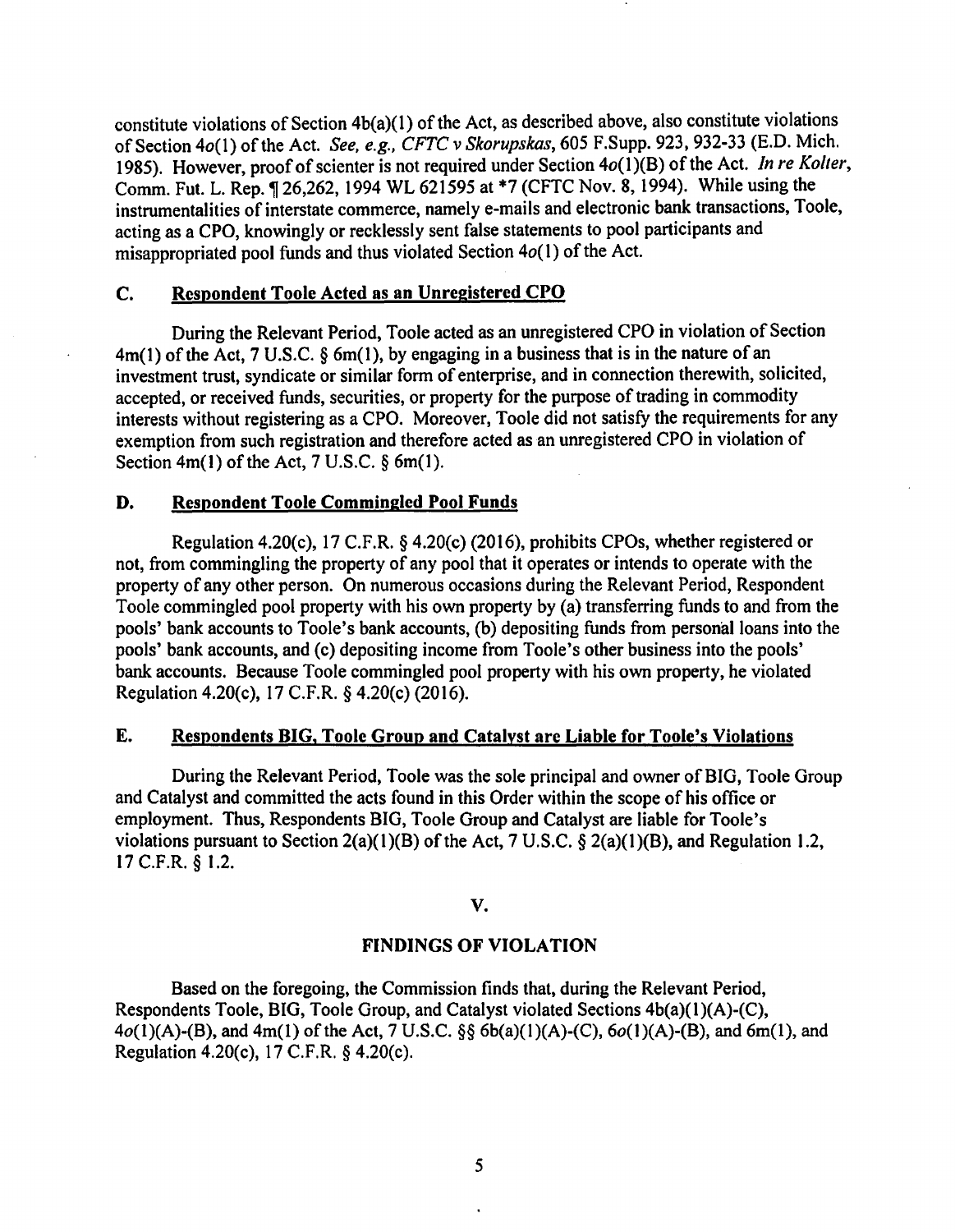### VI.

#### OFFER OF SETTLEMENT

Respondents have submitted the Offer in which they, without admitting or denying the findings and conclusions herein:

- A. Acknowledge receipt of service of this Order;
- B. Admit the jurisdiction of the Commission with respect to all matters set forth in this Order and for any action or proceeding brought or authorized by the Commission based on violation of or enforcement of this Order;
- C. Waive:
	- 1. The filing and service of a complaint and notice of hearing;
	- 2. A hearing;
	- 3. All post-hearing procedures;
	- 4. Judicial review by any court;
	- 5. Any and all objections to the participation by any member of the Commission's staff in the Commission's consideration of the Offer;
	- 6. Any and all claims that they may possess under the Equal Access to Justice Act, 5 U.S.C. *§* 504 (2012) and 28 U.S.C. *§* 2412 (2012), and/or the rules promulgated by the Commission in conformity therewith, Part 148 of Regulations, 17 C.F.R. §§ 148.1-30 (2016), relating to, or arising from, this proceeding;
	- 7. Any and all claims that they may possess under the Small Business Regulatory Enforcement Fairness Act of 1996, Pub. L. No. 104-121, §§ 201-253, 110 Stat. 847, 857-868 (1996), as amended by Pub. L. No. 110-28, § 8302, 121 Stat. 112, 204-205 (2007), relating to, or arising from, this proceeding; and
	- 8. Any claims of Double Jeopardy based on the institution of this proceeding or the entry in this proceeding of any order imposing a civil monetary penalty or any other relief;
- D. Stipulate that the record basis on which this Order is entered shall consist solely of the findings contained in this Order to which Respondents have consented in the Offer;
- E. Consent, solely on the basis of the Offer, to the Commission's entry of this Order that:
	- 1. Makes findings by the Commission that Respondents violated Sections  $4b(a)(1)(A)-(C)$ ,  $4o(1)(A)-(B)$ , and  $4m(1)$  of the Act and Regulation 4.20(c);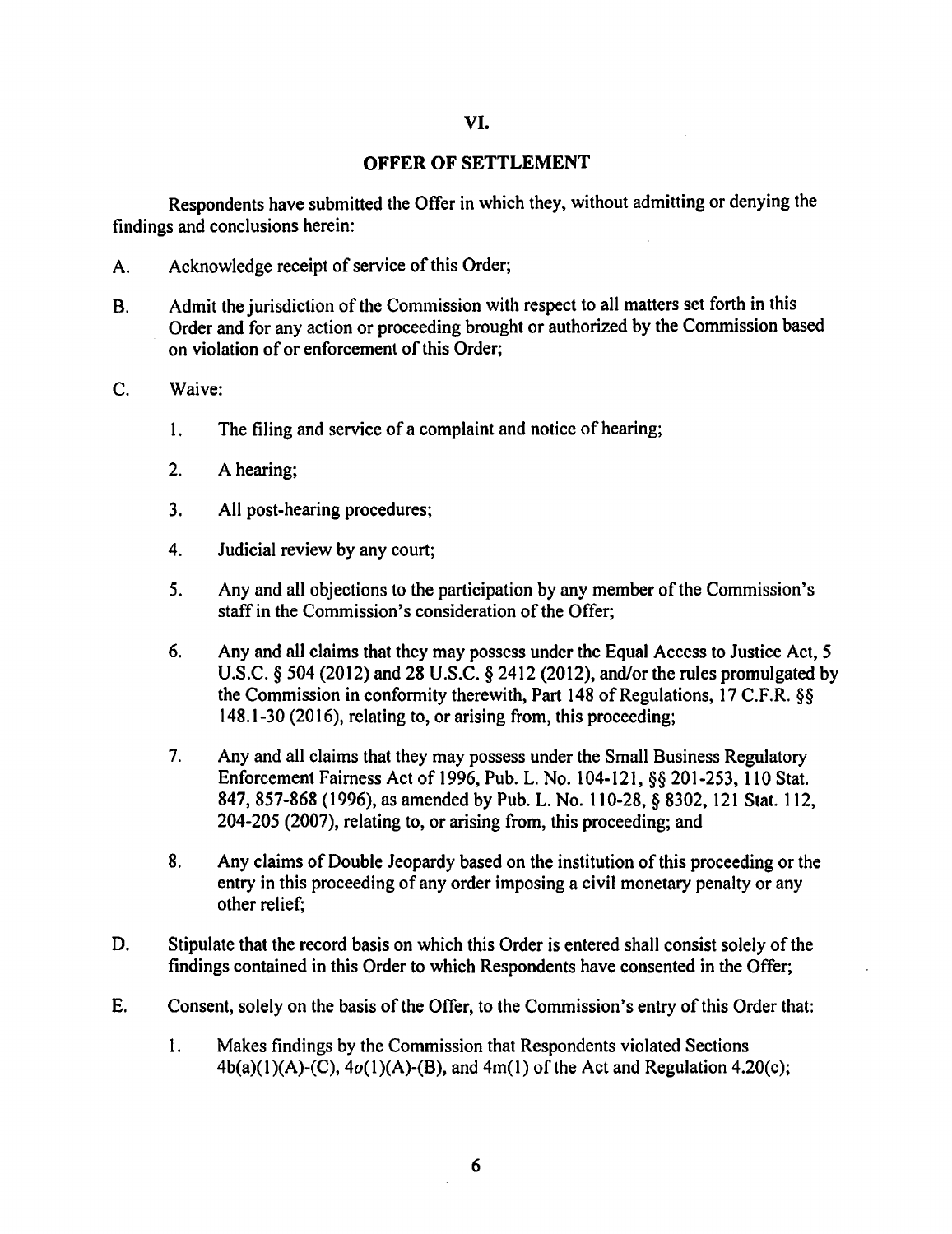- 2. Orders Respondents to cease and desist from violating Sections  $4b(a)(1)(A)-(C)$ ,  $4o(1)(A)-(B)$ , and  $4m(1)$  of the Act and Regulation 4.20(c);
- 3. Orders Respondents to pay, jointly and severally, restitution in the amount of two hundred ninety-three thousand, one hundred forty-one dollars (\$293,141), plus post-judgment interest within thirty (30) days of the date of entry of this Order;
- 4. Orders Respondents to pay, jointly and severally, a civil monetary penalty in the amount of two hundred thousand dollars (\$200,000), plus post-judgment interest within thirty (30) days of the date of entry of this Order;
- 5. Appoints the National Futures Association ("NFA") as Monitor in this matter;
- 6. Orders that Respondents be permanently prohibited from, directly or indirectly, engaging in trading on or subject to the rules of any registered entity (as that term is defined in Section la(40) of the Act, 7 U.S.C. § la(40) (2012)), and all registered entities shall refuse them trading privileges; and
- 7. Orders Respondents, and their successors and assigns, to comply with the conditions and undertakings consented to in the Offer and as set forth in Part VII of this Order.

Upon consideration, the Commission has determined to accept the Offer.

## VII.

## ORDER

## Accordingly, IT IS HEREBY ORDERED THAT:

- A. Respondents shall cease and desist from violating Sections  $4b(a)(1)(A)-(C)$ ,  $4o(1)(A)-$ (B), and 4m(l) of the Act, 7 U.S.C. §§ 6b(a)(l)(A)-(C), 6o(l)(A)-(B) and 6m(l) (2012), and Regulation 4.20(c), 17 C.F.R. § 4.20(c) (2016);
- B. Respondents shall pay, jointly and severally, restitution in the amount of two hundred ninety-three thousand one hundred forty-one dollars (\$293, 141) (the "Restitution Obligation"), plus post-judgment interest, within thirty (30) days of the date of the entry of the Order. If the Restitution Obligation is not paid in full within thirty (30) days of the date of entry of the Order, then post-judgment interest shall accrue on the Restitution Obligation beginning on the date of entry of the Order and shall be determined by using the Treasury Bill rate prevailing on the date of entry of the Order pursuant to 28 U.S.C. § 1961 (2012).

To effect payment by Respondents and the distribution of restitution to Respondents' customers, the Commission appoints the NFA as "Monitor." The Monitor shall collect payments of the Restitution Obligation from Respondents and make distributions as set forth below. Because the Monitor is not being specially compensated for these services, and these services are outside the normal duties of the Monitor, it shall not be liable for any action or inaction arising from its appointment as Monitor other than actions involving fraud.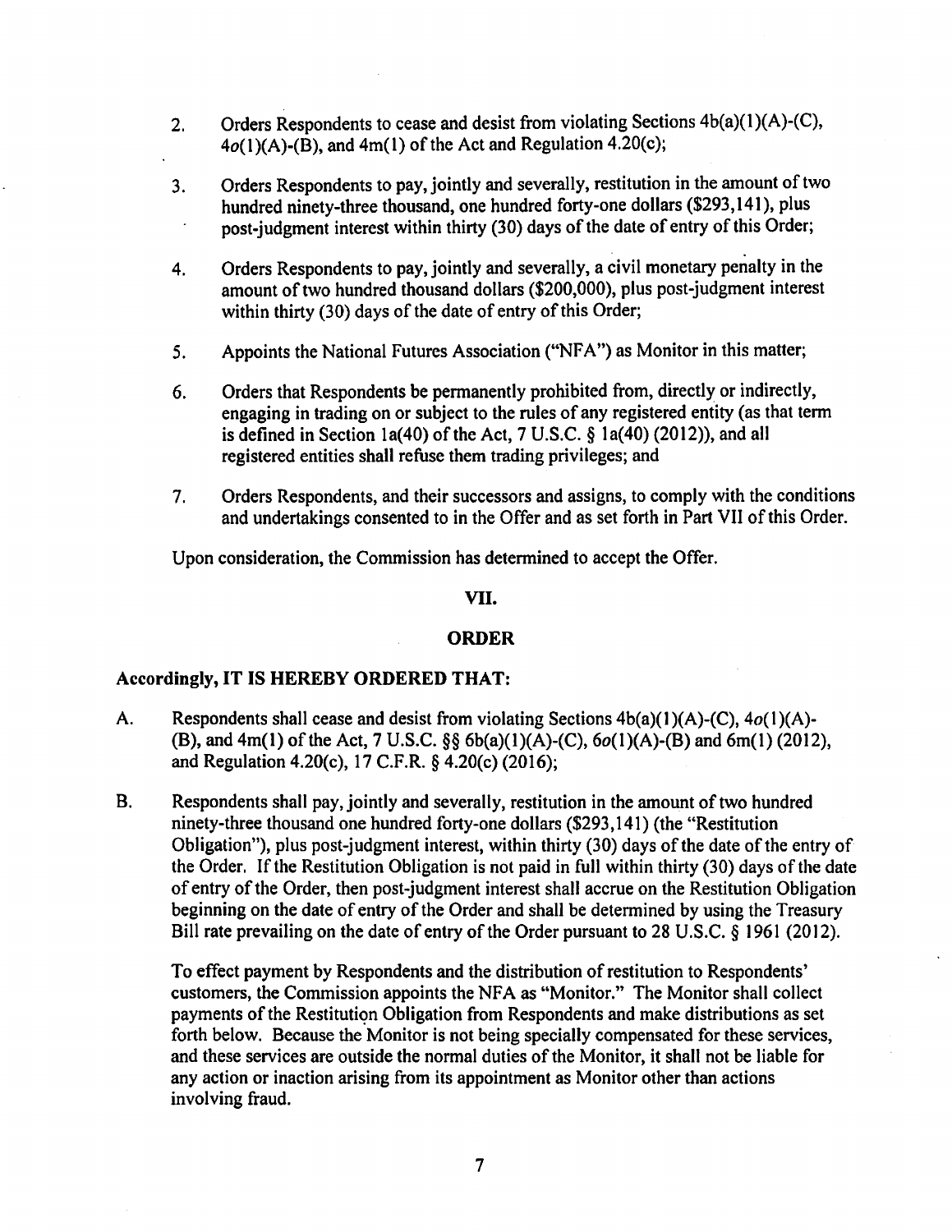Respondents shall make their payments of the Restitution Obligation under the Order in the name of the "Arthur Toole Settlement Fund" and shall send such payments by electronic funds transfer, or U.S. postal money order, certified check, bank cashier's check, or bank money order to the Office of Administration, National Futures Association, 300 South Riverside Plaza, Suite 1800, Chicago, Illinois 60606, under a cover letter that identifies the paying Respondent and the name and docket number of this proceeding. The paying Respondent shall simultaneously transmit copies of the cover letter and the form of payment to the Chief Financial Officer, Commodity Futures Trading Commission, Three Lafayette Centre, 1155 21st Street, NW, Washington, D.C. 20581.

The Monitor shall oversee Respondents' Restitution Obligation and shall have the discretion to determine the manner of distribution of funds in an equitable fashion to the Respondents' customers or may defer distribution until such time as the Monitor may deem appropriate. In the event that the amount of payments of the Restitution Obligation to the Monitor are of a *de minimis* nature such that the Monitor determines that the administrative cost of making a restitution distribution is impractical, the Monitor may, in its discretion, treat such restitution payments as civil monetary penalty payments, which the Monitor shall forward to the Commission, as discussed below. To the extent any funds accrue to the U.S. Treasury for satisfaction of Respondents' Restitution Obligation, such funds shall be transferred to the Monitor for disbursement in accordance with the procedures set forth in the Order;

C. Respondents shall pay, jointly and severally, a civil monetary penalty in the amount of two hundred thousand dollars (\$200,000) ("CMP Obligation"), plus post-judgment interest, within thirty (30) days of the date of the entry of the Order. If the CMP Obligation is not paid in full within thirty (30) days of the date of entry of the Order, then post-judgment interest shall accrue on the CMP Obligation beginning on the date of entry of the Order and shall be determined by using the Treasury Bill rate prevailing on the date of entry. of the Order pursuant to 28 U.S.C. § 1961 (2012).

Respondents shall pay the CMP Obligation by electronic funds transfer, U.S. postal money order, certified check, bank cashier's check, or bank money order. If payment is to be made other than by electronic funds transfer, then the payment shall be made payable to the Commodity Futures Trading Commission and sent to the address below:

Commodity Futures Trading Commission Division of Enforcement ATTN: Accounts Receivables DOT/FAA/MMAC/AMZ-341 CFTC/CPSC/SEC 6500 S. MacArthur Blvd. Oklahoma City, OK 73169 ( 405) 954-7262 office ( 405) 954-1620 fax nikki.gibson@faa.gov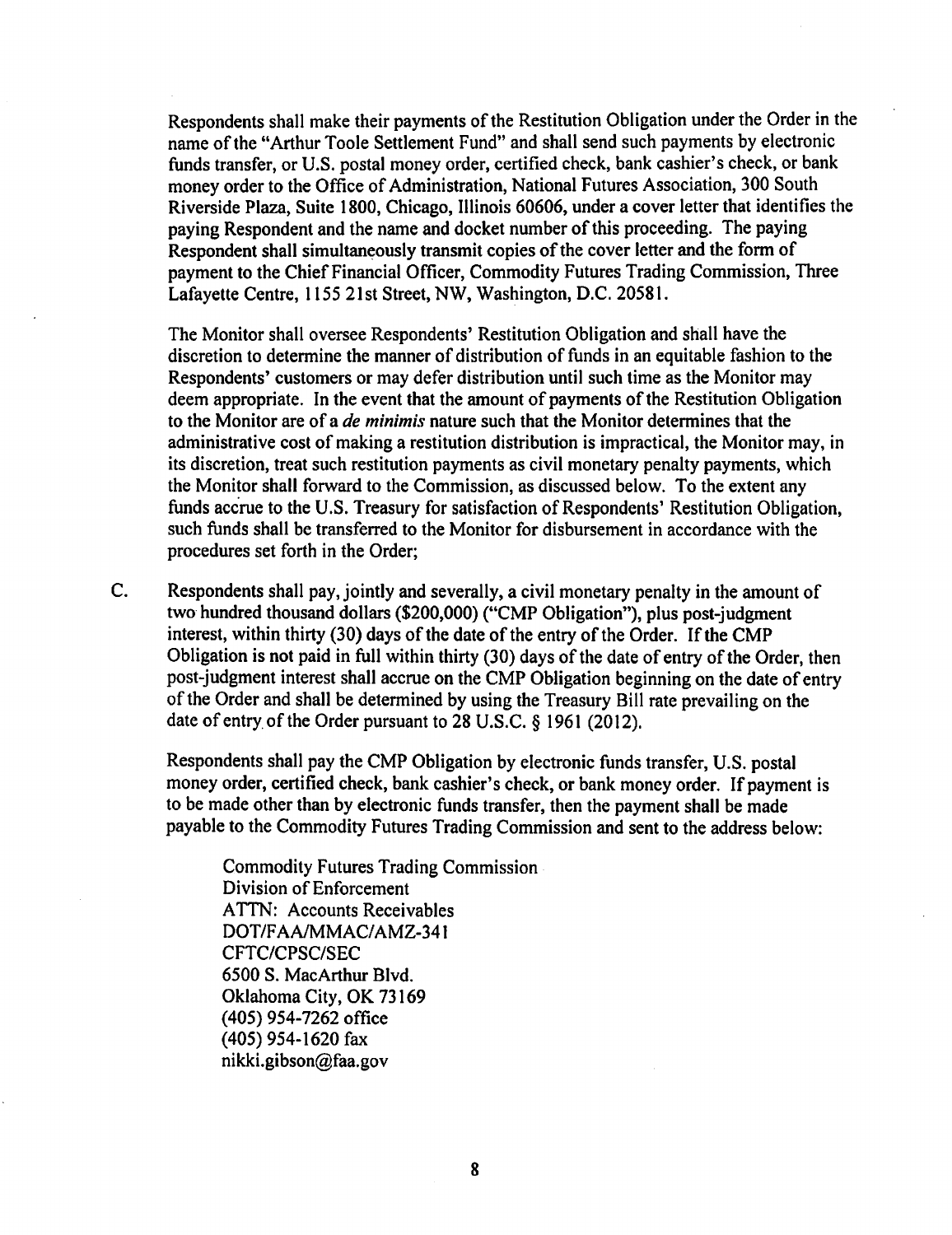If payment is to be made by electronic funds transfer, Respondents shall contact Nikki Gibson or her successor at the above address to receive payment instructions and shall fully comply with those instructions. Respondents shall accompany payment of the CMP Obligation with a cover letter that identifies the paying Respondent and the name and docket number of this proceeding. The paying Respondent shall simultaneously transmit copies of the cover letter and the form of payment to the Chief Financial Officer, Commodity Futures Trading Commission, Three Lafayette Centre, 1155 21st Street, NW, Washington, D.C. 20581;

- D. Respondents are permanently prohibited from, directly or indirectly, engaging in trading on or subject to the rules of any registered entity (as that term is defined in Section 1a(40) of the Act, 7 U.S.C. § la(40) (2012)), and all registered entities shall refuse them trading privileges; and
- E. Respondents, and their successors and assigns, shall comply with the following conditions and undertakings set forth in the Offer:
	- 1. Public Statements: Respondents agree that neither they nor any of their successors and assigns, agents or employees under their authority or control shall take any action or make any public statement denying, directly or indirectly, any findings or conclusions in this Order or creating, or tending to create, the impression that this Order is without a factual basis; provided, however, that nothing in this provision shall affect Respondents': (i) testimonial obligations; or (ii) right to take legal positions in other proceedings to which the Commission is not a party. Respondents, and their successors and assigns, shall undertake all steps necessary to ensure that all of their agents and/or employees under their authority or control understand and comply with this agreement.
	- 2. Respondents agree that they shall never, directly or indirectly:
		- a. enter into any transactions involving "commodity interests" (as that term is defined in Regulation 1.3(yy), 17 C.F.R.  $\S$  1.3(yy) (2016)) for Respondents' own personal accounts or for any accounts in which Respondents have a direct or indirect interest;
		- b. have any commodity interests traded on Respondents' behalf;
		- c. control or direct the trading for or on behalf of any other person or entity, whether by power of attorney or otherwise, in any account involving commodity interests;
		- d. solicit, receive, or accept any funds from any person for the purpose of purchasing or selling any commodity interests;
		- e. apply for registration or claim exemption from registration with the Commission in any capacity, and engage in any activity requiring such